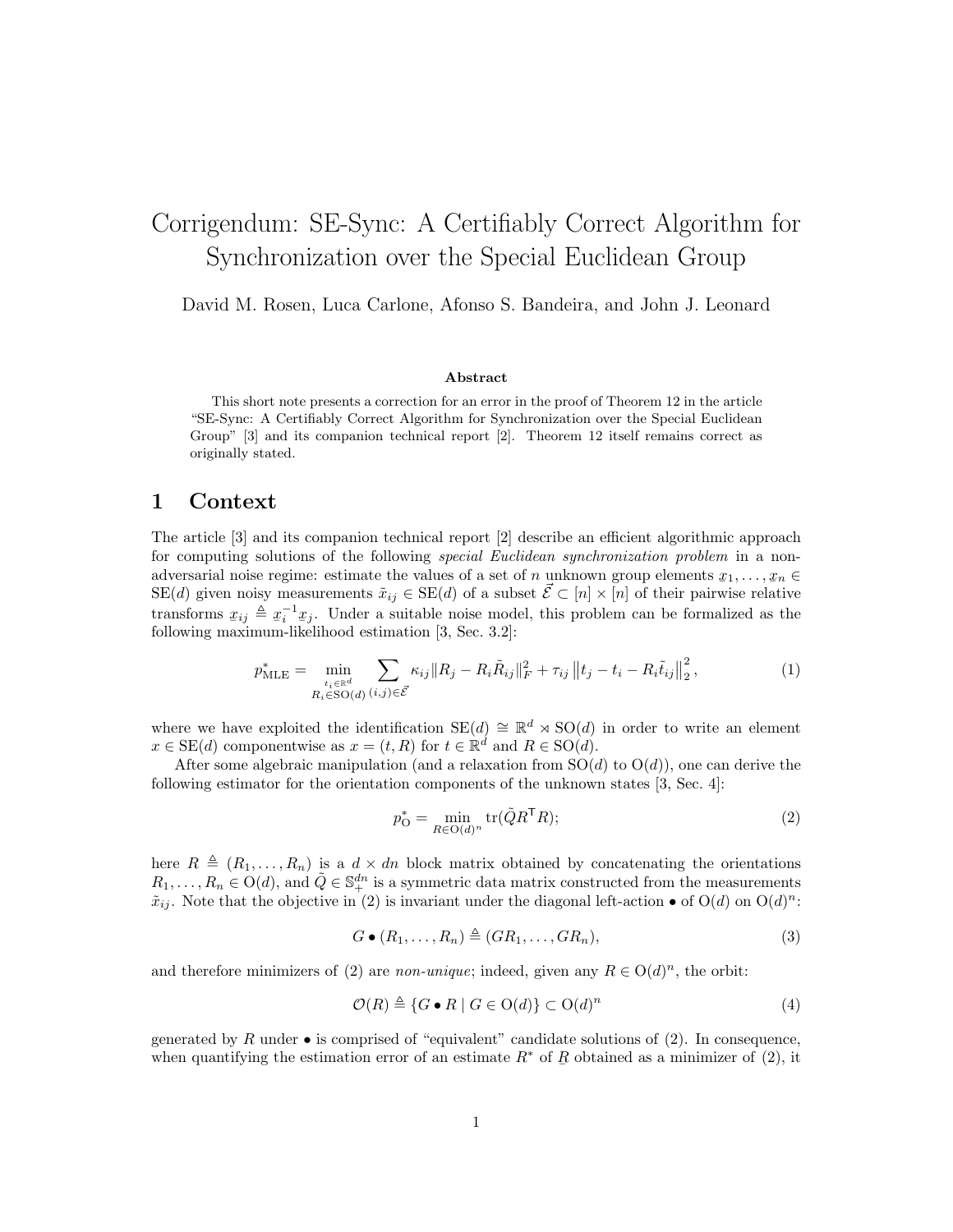is important to do so in a manner that accounts for this gauge symmetry. To that end,  $[2, 3]$  $[2, 3]$  $[2, 3]$ make use of the following orbit distance:

$$
d_{\mathcal{O}}(X,Y) \triangleq \min_{G \in \mathcal{O}(d)} \|X - G \bullet Y\|_{F},\tag{5}
$$

which measures the Frobenius-norm distance between the two nearest representatives of the orbits  $\mathcal{O}(X)$  and  $\mathcal{O}(Y)$  determined by X and Y, respectively. Theorem 12 of [\[2,](#page-3-1) [3\]](#page-3-0) then provides an upper bound on the estimation error  $d_{\mathcal{O}}(\underline{R}, R^*)$ , which we restate here for convenience:

**Theorem** (Theorem 12 of  $[2, 3]$  $[2, 3]$  $[2, 3]$ ). Let Q be the data matrix of the form appearing in [\(2\)](#page-0-0) constructed using the true relative transforms  $x_{ij} = (t_{ij}, R_{ij})$ ,  $R \in SO(d)^n$  the matrix composed of the true rotational states, and  $R^* \in O(d)^n$  an estimate of R obtained as a minimizer of [\(2\)](#page-0-0). Then the estimation error  $d_{\mathcal{O}}(R, R^*)$  admits the following upper bound:

$$
\sqrt{\frac{4dn \|\tilde{Q} - Q\|_2}{\lambda_{d+1}(Q)}} \ge d_{\mathcal{O}}(R, R^*).
$$
\n(6)

## 2 Error in the proof of Theorem 12

The error in the proof of Theorem 12 occurs in the argument used to establish the following inequality (cf. equations  $(135)$ – $(138)$  of [\[3\]](#page-3-0), corresponding to equations  $(147)$ – $(150)$  of [\[2\]](#page-3-1)):

<span id="page-1-4"></span>
$$
||P||_F^2 \ge \frac{1}{2} d_{\mathcal{O}}(R, R^*)^2,\tag{7}
$$

where P is the orthogonal projection of  $R^*$  onto the orthogonal complement of R in  $O(d)^n$  under<br>the Explonius inner product the Frobenius inner product.

Theorem 5 of [\[2,](#page-3-1) [3\]](#page-3-0) establishes:

<span id="page-1-0"></span>
$$
d_{\mathcal{O}}(\underline{R}, R^*)^2 = 2dn - 2\left\|RR^{*T}\right\|_*
$$
\n(8)

and [\[3,](#page-3-0) eq. (131)] (resp. [\[2,](#page-3-1) eq. (143)]) derives:

<span id="page-1-1"></span>
$$
||P||_F^2 = dn - \frac{1}{n} ||RR^{*T}||_F^2.
$$
\n(9)

Letting

<span id="page-1-5"></span>
$$
RR^{*T} = U \operatorname{Diag}(\sigma_1, \dots, \sigma_d) V^{T}
$$
\n(10)

be a singular value decomposition of  $RR^*$ <sup>T</sup>, equation [\(8\)](#page-1-0) is equivalent to:

<span id="page-1-2"></span>
$$
d_{\mathcal{O}}(R, R^*)^2 = 2dn - 2\sum_{i=1}^d \sigma_i,
$$
\n(11)

and

<span id="page-1-3"></span>
$$
\left\|RR^*\right\|_F^2 = \sum_{i=1}^d \sigma_i^2.
$$
\n(12)

In light of [\(9\)](#page-1-1), [\(11\)](#page-1-2), and [\(12\)](#page-1-3), the argument for [\(7\)](#page-1-4) in [\[2,](#page-3-1) [3\]](#page-3-0) attempts to establish an  $up$ per bound  $\epsilon^2$  for  $||RR^*||_F^2$  in terms of  $\delta^2 \triangleq d_{\mathcal{O}}(R, R^*)^2$  as the optimal value of the following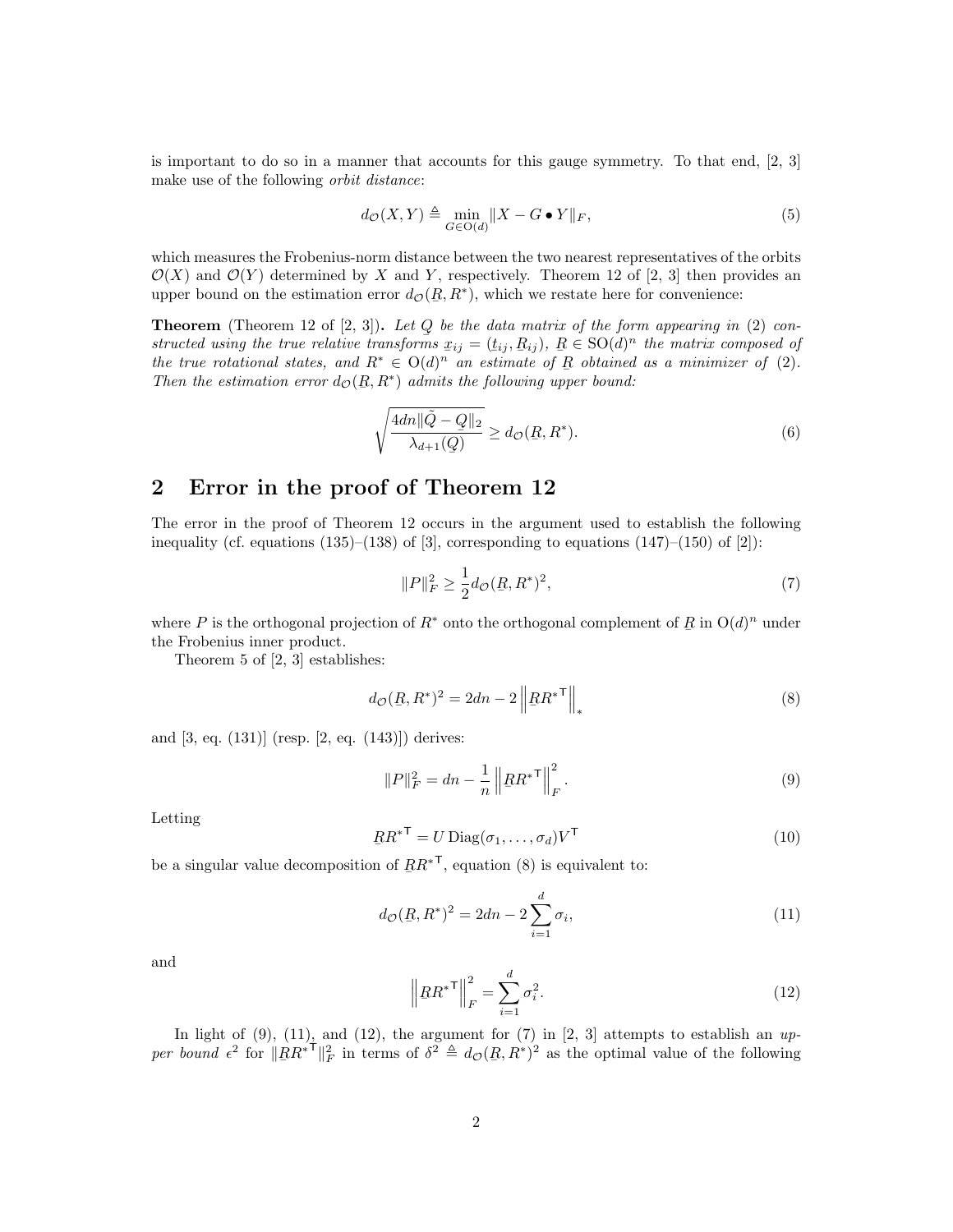<span id="page-2-0"></span>constrained optimization problem:

$$
\epsilon^2 = \max_{\sigma_i \ge 0} \sum_{i=1}^d \sigma_i^2
$$
  
s.t. 
$$
2dn - 2\sum_{i=1}^d \sigma_i = \delta^2
$$
 (13)

(cf. equations (135) of [\[3\]](#page-3-0) and (147) of [\[2\]](#page-3-1)); note that here the decision variables  $\sigma_i$  are each constrained to be nonnegative, since they represent singular values.

The argument proceeds by introducing a Lagrange multiplier  $\lambda \in \mathbb{R}$  corresponding to a firstorder KKT point  $\sigma^* \in \mathbb{R}^d$  of [\(13\)](#page-2-0) satisfying:

<span id="page-2-1"></span>
$$
2\sigma^* + 2\lambda \mathbb{1}_d = 0,
$$
  

$$
2dn - 2\sum_{i=1}^d \sigma_i^* = \delta^2.
$$
 (14)

Solving [\(14\)](#page-2-1) produces:

<span id="page-2-2"></span>
$$
\sigma^* = \left(n - \frac{\delta^2}{2d}\right) \mathbb{1}_d,\tag{15}
$$

corresponding to an objective value in [\(13\)](#page-2-0) of:

<span id="page-2-5"></span>
$$
\sum_{i=1}^{d} (\sigma_i^*)^2 = d\left(n - \frac{\delta^2}{2d}\right)^2.
$$
\n(16)

Unfortunately, while  $\sigma^*$  is indeed a KKT point of [\(13\)](#page-2-0), it is not a maximizer. As observed by Preskitt [\[1,](#page-3-2) Appendix D], equation [\(13\)](#page-2-0) is equivalent to:

$$
\epsilon^2 = \max_{\sigma \in \mathbb{R}^d} \|\sigma\|_2^2
$$
  
s.t.  $\|\sigma\|_1 = dn - \frac{\delta^2}{2}.$  (17)

<span id="page-2-3"></span>Standard norm inequalities give:

<span id="page-2-4"></span>
$$
\frac{1}{\sqrt{d}}||x||_1 \le ||x||_2 \le ||x||_1,\tag{18}
$$

with equality on the left for  $x = c \mathbb{1}_d$  and equality on the right for  $x = ce_i$ , where  $c \in \mathbb{R}$ . In particular, we see that the KKT point  $\sigma^*$  identified in [\(15\)](#page-2-2) is actually a *minimizer* of [\(13\)](#page-2-0), rather than a maximizer. The error in the derivation of [\(15\)](#page-2-2) is that the KKT system [\(14\)](#page-2-1) does not include the inequality constraints present in the original problem [\(13\)](#page-2-0), and in fact the maximizers

$$
\mu_i^* \triangleq \left(dn - \frac{\delta^2}{2}\right) e_i, \quad i \in [d]
$$
\n(19)

of [\(13\)](#page-2-0) occur at points where at least one of the inequality constraints is binding.

In light of  $(17)$  and  $(18)$ , the correct optimal value of  $(13)$  is:

<span id="page-2-6"></span>
$$
\epsilon^2 = \left(dn - \frac{\delta^2}{2}\right)^2 = d^2 \left(n - \frac{\delta^2}{2d}\right)^2,\tag{20}
$$